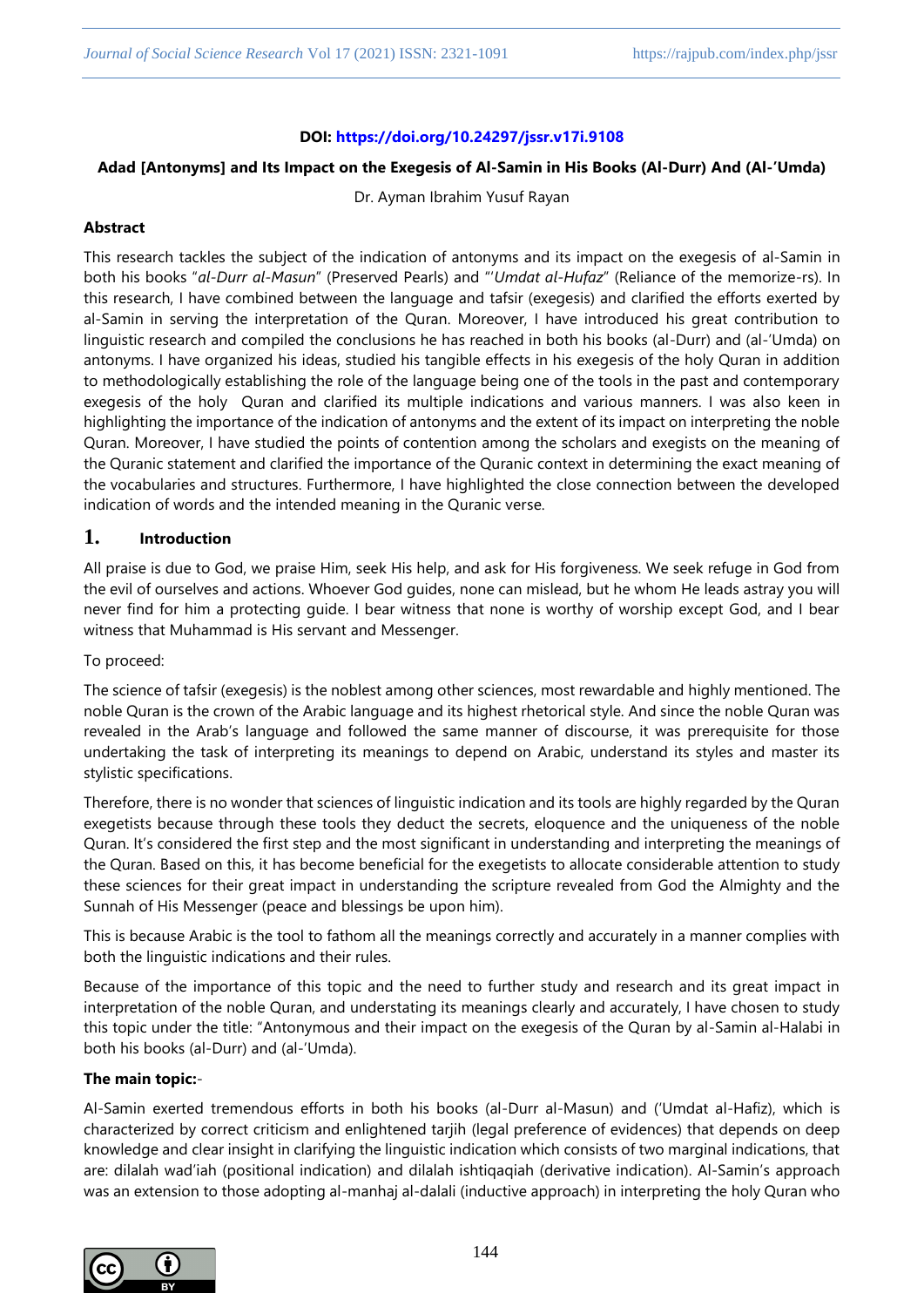were able to extract the semantic relations and dismantle the secrets of its indications. At the same time, al-Samin's efforts is considered an addition to the field of inductive research, because his work is not a repetition to those preceding him or an outcome of their efforts. On the contrary, it was a breakthrough in the field of inductive research in the noble Quran.

A viewer to the books (al-Durr al-Masun) and ('Umdat al-Hafiz) will find that al-Samin possess an encyclopedic personality when he discusses the sciences of linguistic indication as he devotedgreat attention to the language and the Quranic terminology from all its inductive aspects. Moreover, he gave great attention to grammatical structure and focused on the semantic styles of the Quran and their indications in a manner serves the exegesis of the noble Quran. Therefore, his approach represents a verifying exegetist who adopts no other way of interpreting the noble Quran except through understanding the Arabic language precisely.

For this reason, I have chosen to conduct a research on al-Adad (Antonymous) in the linguistic indications adopted by al-Samin al-Halabi, through which the researcher attempts to contribute to this great approach adopted by many of the scholars who dedicated their efforts to highlight this topic. I limited my research to the impact of this indication on the exegesis of al-Samin in his books (al-Durr al-Masun) and ('Umdat al-Hafiz).

# **The purpose of the study and its importance:**

The importance of the study lies in its subject which combines between the language and exegesis, al-Samin al-Halabi is well-known among the linguistics' students although he was skilled in Quranic related sciences and exegesis. Moreover, he demonstrated a unique personality in maintaining balance between his mentor imam Abu Hayan and imam al-Zamakhshari whom he supported in many situations and refuted the opinions of his sheikh Abu Hayan based on the Quranic expression and both its indication and formulation. Therefore, the researcher preferred to devote a special research for the efforts exerted by al-Samin in order to highlight this indication as one of the linguistic miraculous aspects of the noble Quran.

The books of al-Samin al-Halabi are among the books that serve the exegesis of the Quran and the exegetist has great contributions in linguistic research that can be found in both his books. For this reason, I wanted to compile his efforts, organize his ideas and study the tangible effects in interpreting the noble Quran; in addition to methodologically establishing the role of the language as one of the tools for Quranic interpretation in the past and the present.

Based on the above, this study comes to achieve the following:

1. highlighting the linguistic importance of Adad and the impact of this indication on the interpretation of the Quran.

2. Understanding the reasons of contention among the scholars and exegetists in the meaning of the Quranic term, which is the multiplicity of the linguistic inductive meanings.

3. Clarifying the importance of the Quranic context in determining the exact meaning of vocabulary and structures.

4. Highlighting the close connection between the inductive development of the word and intended meaning in the Quranic verse.

5. Highlighting the academic value for the books of al-Samin (al-Durr al-Masun) and ('Umdat al-Hufaz) and their position between the books in this field with the purpose of sharing knowledge, criticizing the contents of the two books and adding more knowledge to them.

# **The reasons for conducting this study:**-

The reasons for choosing this study are as follows:

1- Participating in studying Quran related sciences especially those connected to Quranic deep indications in the framework of studying two books that are rich with Quran exegsis, which is rich with indications.

2- Seriousness of the topic which has not been researched before in the field of inductive research by al-Samin al-Halabi.

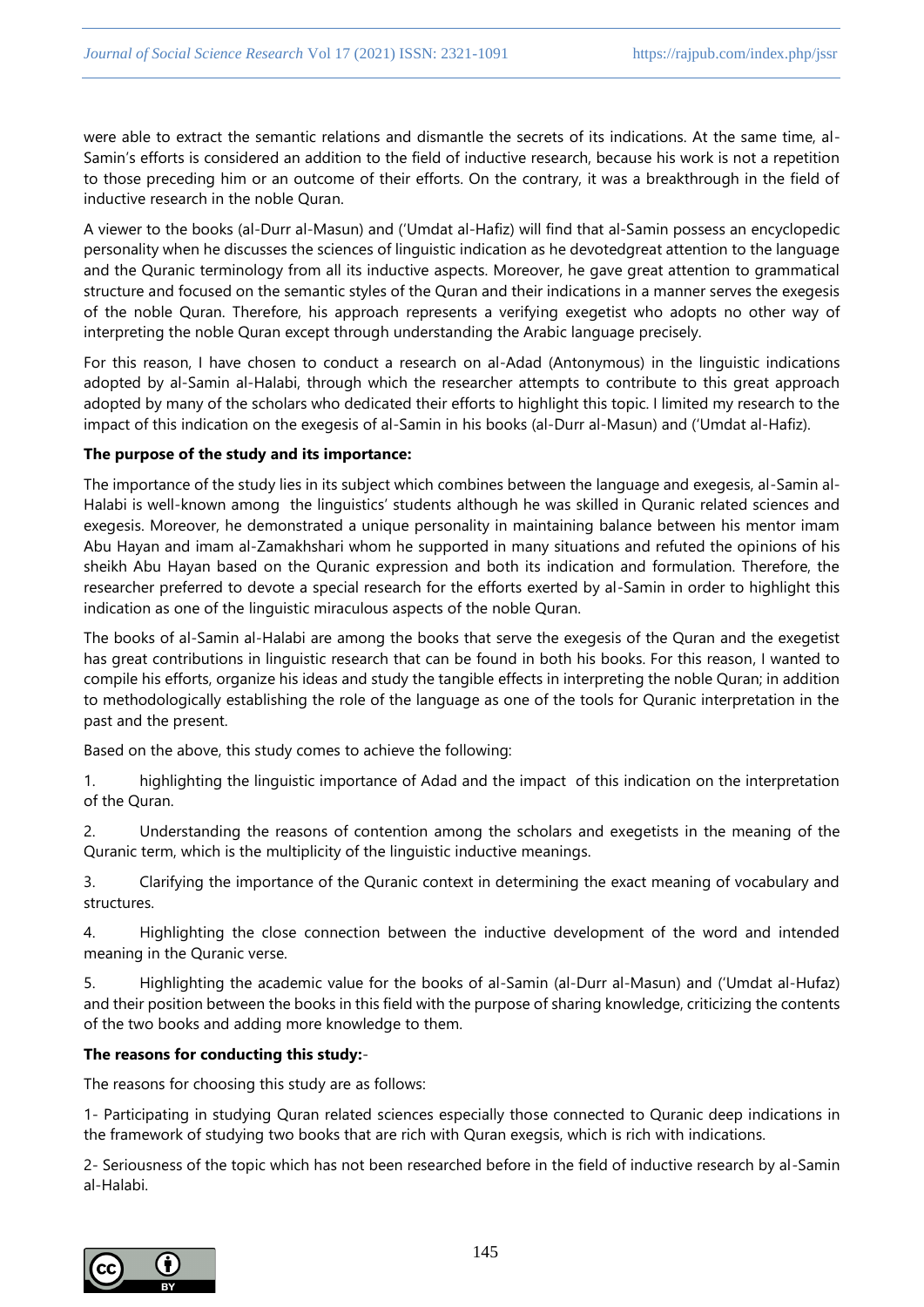3- Highlighting the role of al-Samin al-Halabi in Quranic interpretation in order to discover his excellent command of the tools of Quranic interpretation through which he demonstrated his creativity.

4- This study helps the researchers to become aware of the linguistic function of Adad in Quranic exegsis, which is an aspect deepens the understanding of God's revealed scripture. And the more skilled and trained they become in this aspect, the more accurate their researches become in reaching the meanings and choosing the correct opinion from different aspects.

# **Previous studies:**

I am not aware of any previous studies on the subject of Adad by al-Samin al-Halabi except that I found studies on the subject of Adad and books on the subject; such as the book of Adad by Qutrub, al-Adad by al-Asma'i and al-Adad by Ibn al-Sikit. These books are linguistic lexicons that compile antonyms and clarified their meanings for the Arabs.

## **Research Proposal:**

This research consists of an introduction, two topics of research and conclusion as follows:

-First topic of research: biography of imam al-Samin and the time he lived in.

-Second topic of research: Adad, its meaning and impact on Quran exegesis, which consists of two topics:

-The first topic: the linguistic and semantic meaning of Adad

-The second topic: Adad and its impact on Quran exegesis by al-Samin

-The conclusion: includes the most prominent results that are reached by the study.

# **The first topic of research**

# **Biography of imam al-Halabi and his time**

Al-Samin al-Halabi is considered one of the pioneers in the field of inductive research in the noble Quran as he is one of the most prominent linguists at his time and specially in the sciences related to linguistic indication.

And since al-Samin al-Halabi was a prominent scholar, the authors of *Tabaqat* and biographies of luminaries included his biography in many resources: in the books of general history<sup>1</sup>, books of luminaries<sup>2</sup>, books of tabaqat (layers of scholars)<sup>3</sup>, books on history of sciences and Arts<sup>4</sup>, and some other books<sup>5</sup>.

by the author of the book of Ansab (families and kinship)<sup>6</sup>.

# **The first topic al-Samin's personal life**

**His name:** Ahmad Ibn Yusuf Ibn Mohammed ibn Mas'ud and it was said: Abd-ul-Da'im known as al-Samin al-

4 See Tash Kubra Dhada, Ahmad, Muftah al-Sa'ada (2/ 380) Kahaji Khalifa, Mustafa, Shaf al-Dhunun (1/ 122)



<sup>1</sup> See al-Siouti, Abd ul-Rahman, Husn al-Muhadara Fi Akhbar Misr wa al-Qahira (1/ 536) and Ibn 'Imad, Abd ul-Hai, Shadharat al-Dhahab Fi Akhbar Man Dhahab (6/ 179) and Brookliman Karl, The history of Arabic Literature (2/ 111)

<sup>2</sup> See Ibn Hajar, Ahmad, al-Durr al-Kamena (1/ 360) and Kahala ,Umar, Mu'jam al-Mualifin (2/ 211), al-Dharkali, Khair al-Din, al-A'lam (1/ 260)

<sup>3</sup> See al-Isnawi, Abdul-Rahim, Tabaqat al-Sahfi'ia (2/ 513) and al-Siouti, Abd-ul-Rahman, Bugh'yat al-Wu'a Fi Tabaqat al-Lughawin wa al-Nuha (1/ 402)

<sup>5</sup> See: al-Kharat, Ahmad, preface of al-Durr al-Masun (1/13) and al-Tunji, introduction of 'Umdat al-Hufaz (1/ 23)

<sup>6</sup> See al-Ansab by Sam'ani (3/ 310)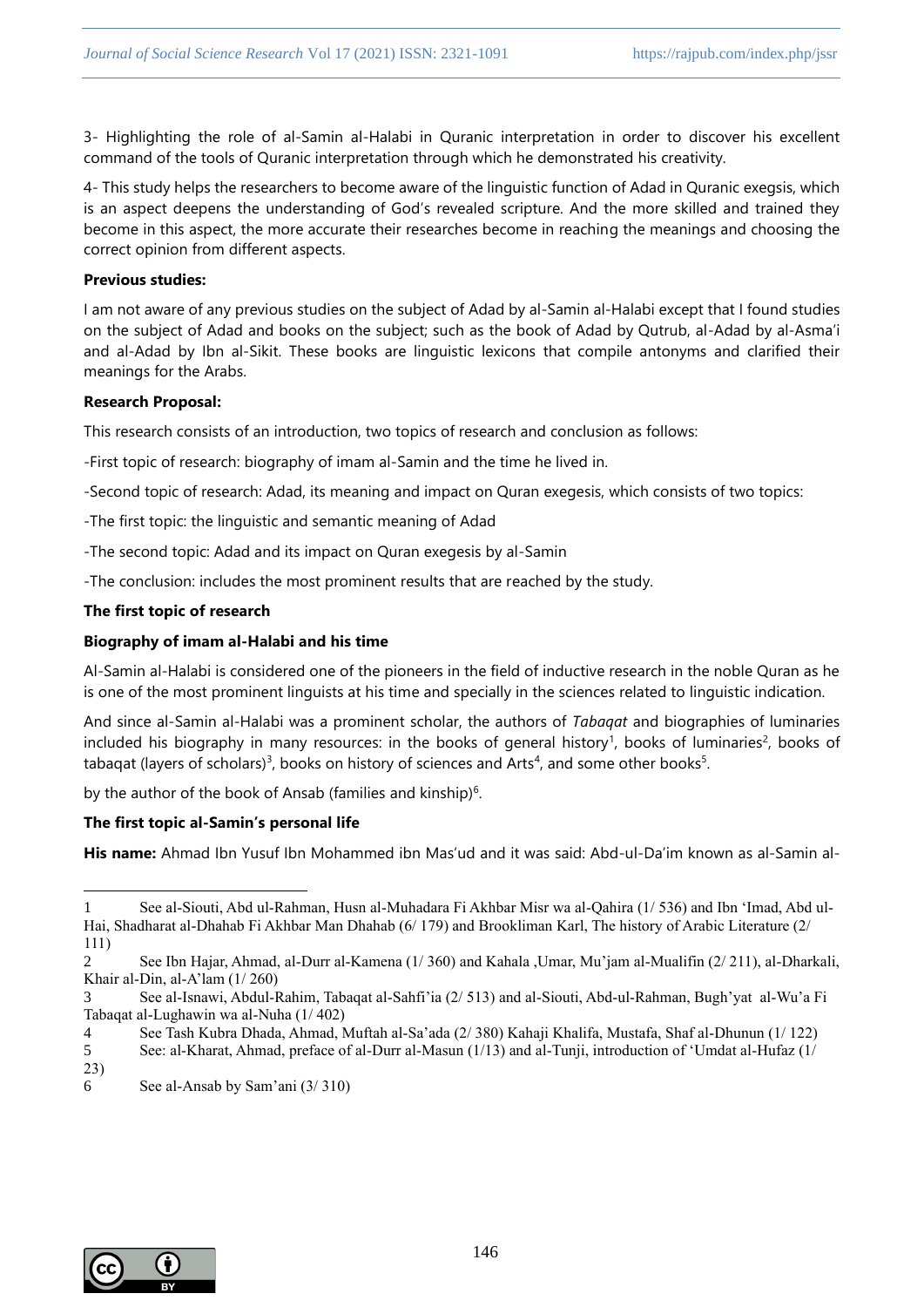Halabi.

**His nickname:** he is nicknamed as "Abu al-'Abbas" as many others who has the name Ahmad.

**His Family:** al-Halabi, refers to the city of Halab (Aleppo), which is located in Syria.

**His title:** al-Samin (fat), a title which is given to those who carry more fat than usual on their bodies as mentioned

## **His birth and death:**

I did not find anything mentioned in the books of biographies that I have used as reference about the time of birth, except that he was born in Aleppo as I mentioned above and he was given his title after the city. However, historians agreed on the time of his death (may God be pleased with him) in 756 Hijri, Jumada al-Oula<sup>7</sup> and it was said in Jumada al-Akhar<sup>8</sup>

## **The second topic**

# **Adad and its impact on the Quranic exegesis by al-Samin al-Halabi**

Al-Samin al-Halabi a shaf'i exegetist skilled in Arabic and different modes of reciting the Quran who moved from Halab (Aleppo) to Jerusalem, al-Khalil and al-Hijaz and settled and become famous in Cairo.

Books of biographies did not mention al-Samin al-Halabi's academic upbringing in Halab and all what is mentioned is that he lived in Halab and was given the title al-Samin and after that moved to Cairo where he spent his entire life. In Cairo, he was well known among the scholars and was in charge of teaching recitations of the Quran and *Nahw* (Arabic Grammar) in Ibn Tulun's mosque. The author of *Tabaqat al-Tafsir* mentions that al-Samin was appointed as Waqf administrator in Cairo and deputed some of its judges  $9$ 

He was a skillful jurist in Arabic Grammar, Tafsir, sciences of Quranic recitations as he contributed to Usul (principles of Islamic *law*) <sup>10</sup>. He also wrote classifying books in Tafsir, Arabic Grammar, Quran recitations and linguistics. Al-Samin classified the exegesis of the Quran and expatiated in twenty volumes and classified I'rab (analyze) of the Quran. In addition, he explained *al-Tashil* and *al-Shatibia.* Moreover*,* he issued fatwas and used to teach Quranic recitations and accompanied his sheikh Abu Hayan to the extent that he surpassed all of his colleagues.

An observant to the opinions of al-Samin al-Halabi would find that he was from *al-Basria al-Nahawia* school, he used to favor al-Basririn (attributed to the city of Basra in Iraq) and support their opinions and followed their methodology. His opinions were always overwhelmed by tendency to pick and choose (*Ikhtiar and tarjih*) from among different opinions. Therefore, sometimes, we find his opinions contradicting the rules of al-Basrien and following the school of al-Kufis (attributed to the city of Kufa in Iraq) and in some other time he would mention the opinions of both schools without preferring one over the other.

# **Introducing the book "al-Durr al-Masun Fi 'Ulum al-Kitab al-Maknun"**

Al-Samin al-Halabi wrote the book during the lifetime of his sheikh Abu Hayan which was printed by *Dar alqalam* in eleven volumes and was verified by Dr. al-Kharat. Al-Samin al-Halabi finished writing this book in the mid of Rajab 734 Hijri.<sup>11</sup>

*Al-Durr al-Masun* is a linguistic book includes five branches of knowledge: language, I'rab [Analysis], *Tasrif* [Morphology], *Ma'any* [Meanings] and *Bayan* [style]. Al-Samin adhered to these sciences in his book (*al-Durr*) and he never discussed *Tafsir* except with an amount related to meanings and I'rab.

# **Introducing 'Umdat al-Hufaz in interpreting Ashraf al-Alfadh**

<sup>11</sup> See al-Dawudi, tabaqat al-Mufsirin (1/100) and Haji Khalifa, Kashf al-Dhunun (1/122) and al-Kharat, introduction Tahqiq al\_Durr al-Masun (1/116)



<sup>7</sup> See Al-Suiuti, Husn al-Muhadara (1/ 536)

<sup>8</sup> See Al-Isnawi, Tabaqat al-Shaf'ia (2/ 513)

<sup>9</sup> See Mohammed, al-Dawudi, Tabaqat al-Mufasirin (page 73)

<sup>10</sup> See al-Isnawi, Tabaqat al-Shaf'ia (2/ 513)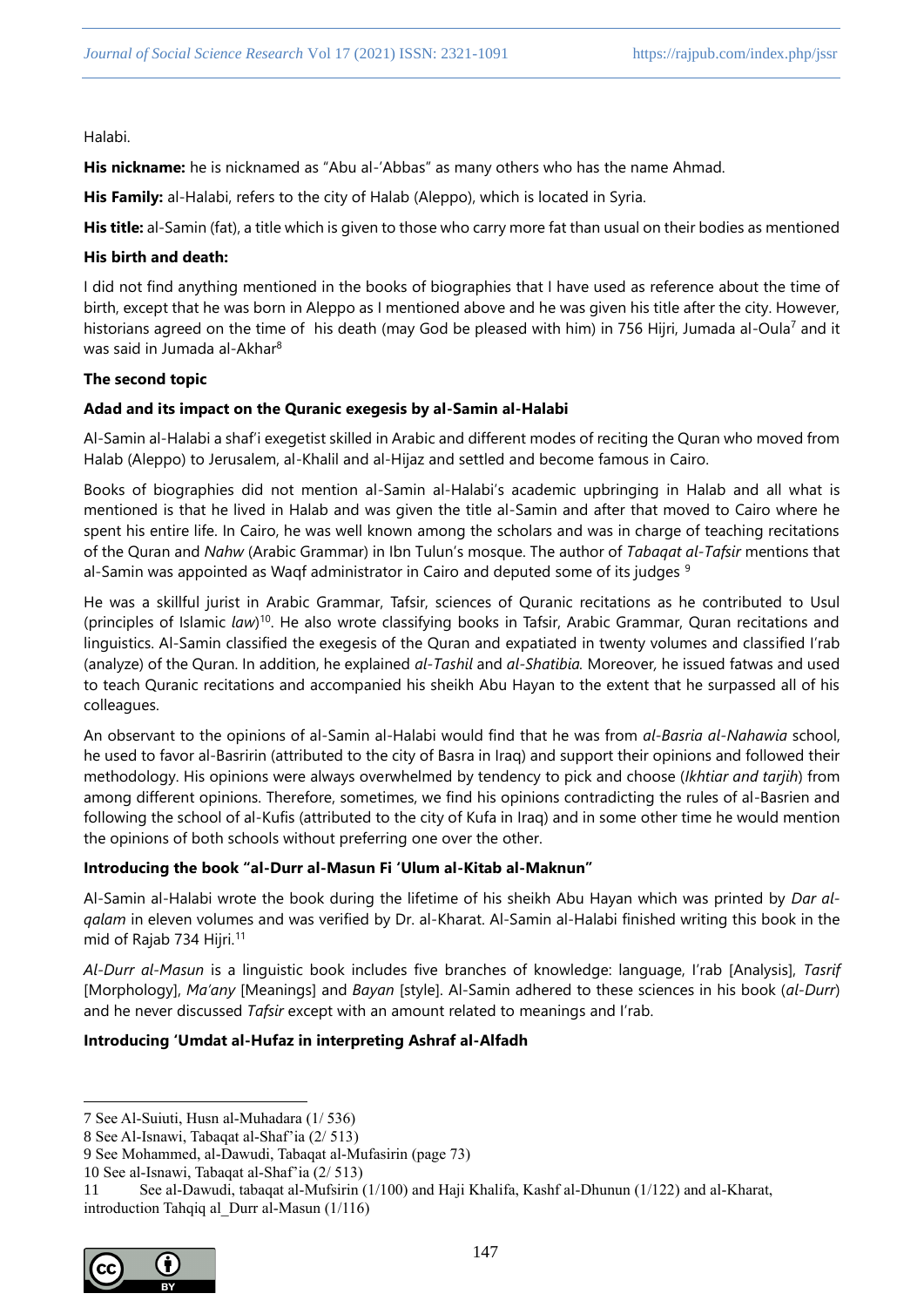Al-Samin al-Halabi wrote this book on odd expressions in the noble Quran and he organized the book according to the letters of the lexicon. He wrote this book after *al-Durr al-Masun* because he did not mention it on the book<sup>12</sup>. Therefore, al-Samin used to refer to his book a*l-Durr al-Masun* in his book *'Umdat al-Hufaz* and the book was issued by 'Alam al-Kutub in four volumes.

This book proves the vast knowledge of al-Samin and his excellent command of linguistics with all its kinds. Al-Samin wrote this book on the odd expressions of the noble Quran and put it in an alphabetical order, the first, the second and then the third. In this book, al-Samin is characterized by accuracy in which researchers can find a great benefit in clarifying the impact of the linguistic indication on interpreting the Quranic expression. This book is considered a reference in the science of the Gharib (strange, unusual) expressions in the noble Quran.

# **The second topic**

# **Definition of Adad, scholars' opinions and its impact on exegesis of al-Samin**

Inductive research and its relation to words is among the noblest fields of research that were discussed by scholars in their books and which led them to results that we depend on to understand sacred texts and deduct legal rulings. The science of Dalalah [indication], which explores the meanings, is the science of the meaning of the meaning as described by the linguist Abd-ul-Qahir al-Jirjani<sup>13</sup> in his book *Dalail al-I'jadh* (Evidences on the Miraculous Language of the Quran) <sup>14</sup> as a matter of linguistic expression, which involves studying all that related to the nature of the meaning and other derivative intentions and definitions and linguistic complexities, that may occur in the system of the circulated language.

And since the science of *Dalalah* has proved to be beneficial by means of modern linguistic studies, its origins are Arabic and it turned out to be a cornerstone in the linguistic studies which is characterized by being slow in development within the linguistic battle among the modern languages.

Dilalah Wad'iah (positional indication) depends on the word and its impact on the meaning and the positional meaning of the indication is to take the term off the inductive development. It is known that since the early usage of the word, it has not been lexically limited to a single image. Linguists have discovered that words are actually more expressive than their original meanings and that a single meaning can be expressed with more than word. Furthermore, they discovered a kind of development in Arabic words begins with real tangible usage, which afterwards develops to intangible and to metaphoric in the same word.

However, the Arabic language is extremely rich in words because of the usages of these words and recording them in lexicons. Dr. Subhi al-Salih says; "The reason that our language enjoys such an exorbitant fortune of words is that the words that were abandoned still exist. In addition to the used words, authors of lexicons used to register abandoned words and these words were used in previous times or was the dialect of some certain tribe, which has become extinct or overwhelmed by a stronger dialect. To stop using a word is not enough to recused it because it can be revived once more by reusing it<sup>15</sup>.

From the above, the advanced studies by linguists have emerged for studying these different phenomena such as "Mutaradif, Mushtarak, Mu'rab and Adad" -synonymous, homonym, syntactical and antonyms- taking into consideration that these kinds as phenomena that can be realized through their movement, Arab's usage and their interaction with the same language and other languages. Linguists have decided that every word has as much meanings as it is used.

Determining the indications of the words accurately and highlighting the linguistic differences is considered the first and foremost step in understanding the meanings and their explanation. Al-Samin al-Halabi conducted a variety of researches on the indications of words on a manner that the research tries to highlight through focusing on the indications of antonyms. Al-Samin al-Halabi tried to deeply establish the indication of antonyms

<sup>15</sup> See: al-Salih, Subhi, Stduies in Fiqh of the language (page: 293)



<sup>12</sup> See Haji Khalifa, Kashf al-Dhunun (2/122) and al-Dharkali, al-A'lam (1/260)

<sup>13</sup> Abd-ul-Qahir Abu Bakr al-Jirjani, the founder of the science of Balagha [eloquence], imam of the scholars of Arabic grammar and linguists, who was born in Jirjan and lived there until his death in 471 Hijri. See Yaqut, Mu'jam al-Udaba' (16/14)

<sup>14</sup> See: al-Jirjani, Abd-ul-Qahir, Dalail al-'Ijadh (page: 203)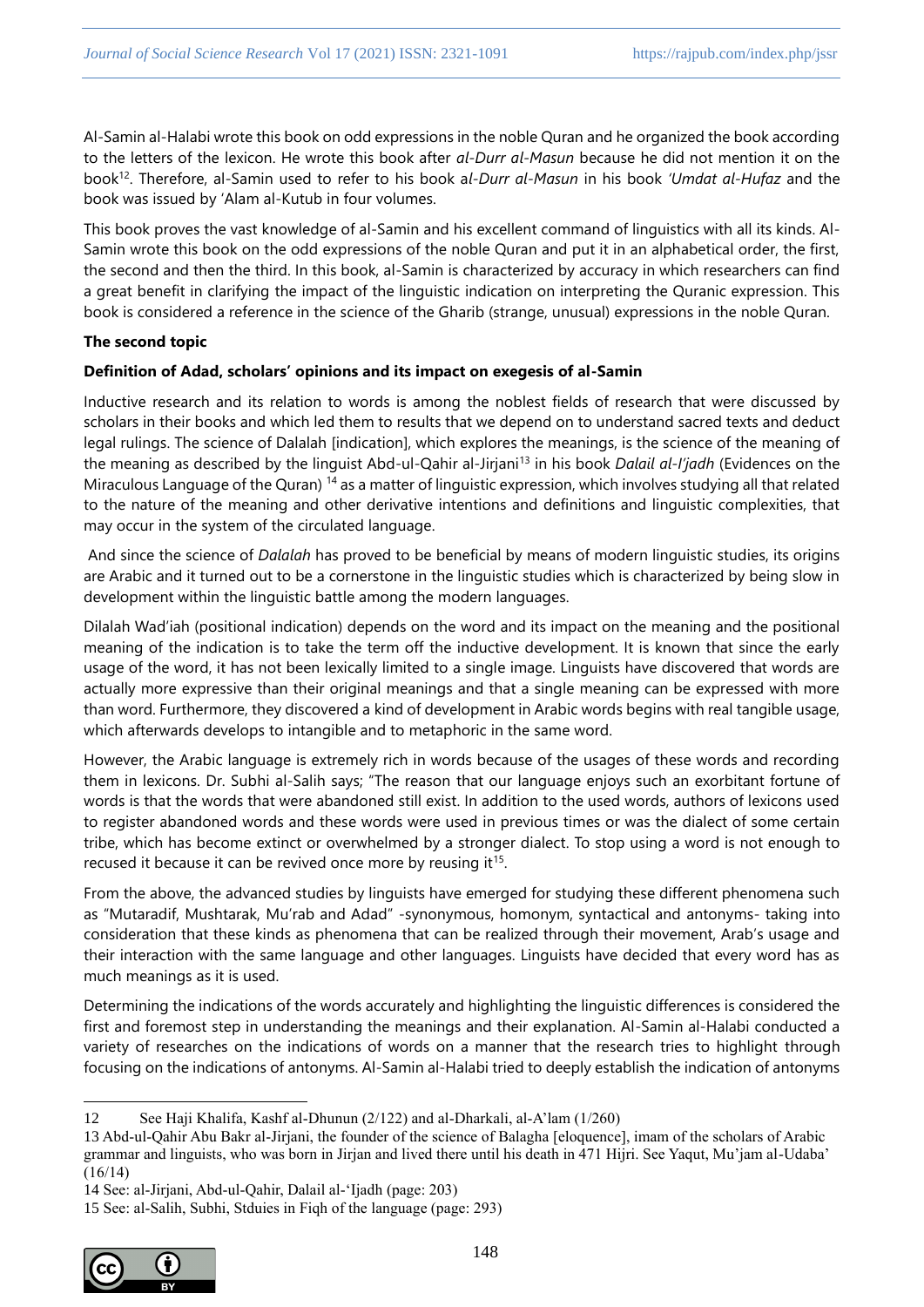through studying the Quranic text thoroughly especially that he found a rich material in this topic to which he has added his experience and knowledge.

# **The first topic**

# **The meaning of Adad linguistically and technically**

# **First Adad linguistically:**

*Adad* is a plural word and its singular is *did* and its linguistic meaning involves both the opposite of something and "*did*" which means to fill something as said; "A bottle is filed with water"<sup>16</sup>. The meaning we want is the first one which is the opposite of everything in order to overwhelm, black is the opposite of white and life is the opposite of death<sup>17</sup>. It is the combination of two parallel meanings

that were expressed by two words their real meanings do not contradict<sup>18</sup>. Ibn Faris<sup>19</sup> Said; "Two opposites cannot be available at the same time such as day and night"<sup>20</sup>

However, appositeness is not every two different things because inconsistency is more general than an opposite; therefore, Ibn Al-Anbari<sup>21</sup> says in his definition; "Adad the plural of "did" and the opposite of everything is its nonavailability such as, whiteness and blackness, generosity and stinginess, courage and cowardliness. Not every nonconformity is an opposite, don't you see that power and ignorance are different but not opposites; however, the opposite of power is weakness, and the opposite of ignorance is knowledge. Difference is more general than opposite as if every two opposite words are different but not every different words are opposites.<sup>22"</sup>

# **Second: technical definition of Adad**

Antonyms for linguists is the availability of the meaning and its opposite, that are words with two opposite meanings. Ibn Faris said; "Arabs were accustomed to give one name for two opposites such as black Jawn<sup>23</sup> and white Jawn...<sup>24</sup>".

Such words are few in Arabic; therefore, Abu Bakr Ibn al-Anbari says; "This kind of words is few in the Arabic language"<sup>25</sup>

Dr. Subhi al-Salih<sup>26</sup>says; "Expansion of the Arabic language through antonymous is a matter we cannot exaggerate and over use because after reviewing our linguistic heritage of antonymous- we will find a little amount of antonymous-and we will find that little amount of antonymous is shrinking more and more until it completely runs out<sup>27</sup>."

In fact, it is possible to interpret many antonymous as other figures of speech. Arabs were used to use some antonymous in contradiction to the meaning that they were used only for the purpose of optimism, such as using the word "Salim" (fine) for the person being bitten, and the adjective (al-Nahil) "drinking large amounts of water" for the person who is thirsty, or as irony when calling an insane person "al-'Aqil" (rational).

<sup>27</sup> See: al-Salih, Subhi, Studies in Fiqh of the Language (page: 309)



<sup>16</sup> See Abu Fares, Ahmad, al-Mu'jam Maqais al-Lugha (page 574)

<sup>17</sup> See al-Azhari, Mohammed, Tahdhib al-Lugha (11/315)

<sup>18</sup> See al-Tahanawi, Mohammad, Kashaf Isdlahat al-Funon (3/98)

<sup>19</sup> Ahmad Ibn Faris Ibn Zakaria, Abu al-Hussien, a linguist and hadith scholar, he was an author following madh-hab of imam Malik. He followed the madh-hab of Kufis in Arabic grammar, he died in 395 Hijri. See: al-Dhahabi, Sair A'am al-Nubala' (17/ 104)

<sup>20</sup> See: Ibn Faris, Mu'jam Maqais al-Lugha (page 574)

<sup>21</sup> Mohammad Ibn al-Qasim Abu Bakr al-Anbari, A linguist, author died in 328 Hijri. See: al-Dhahabi Tazkarat al-Hufaz

<sup>22</sup> See: Ibn al-Anbari, al-Adad Fi Kalam al-Aarb (page: 33)

<sup>23</sup> White Jawn and black Jawn are two opposites

<sup>24</sup> See: al-Sahbi Fi Fiqh al-Lugha by Ibn Faris

<sup>25</sup> See: al-Adad by Ibn al-Anbari (page: 6)

<sup>26</sup> A diligent Islamic scholar and linguist and is considered one of the prominent Islamic figures in Lebanon who was born in 1926 and assassinated in Beirut in October 1986. See Boko, Jamal, the introduction of the book Tarjihat Subhi Salih Fi 'Ulum al-Quran (page: 19).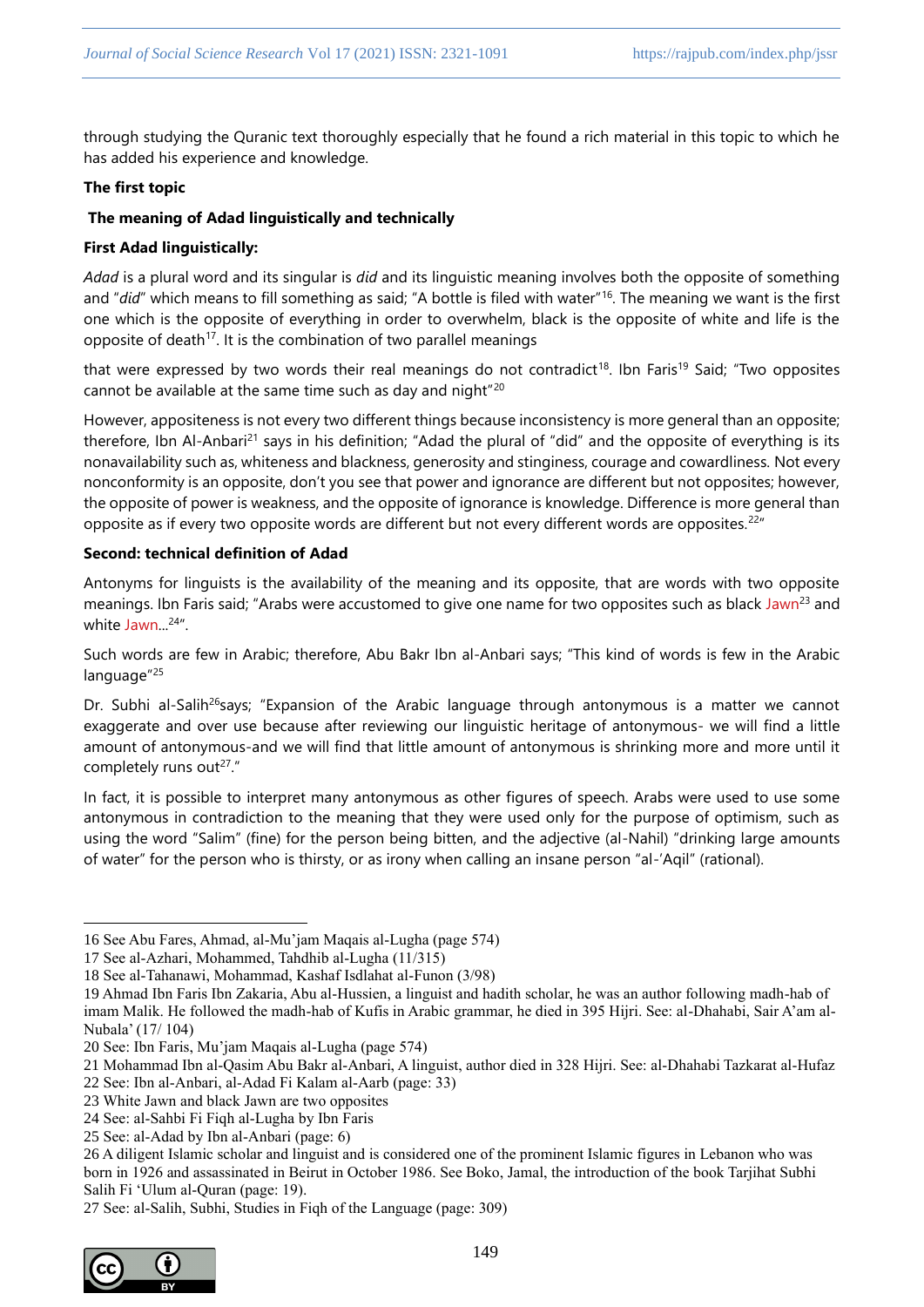A group of linguists denied the existence of Adad lead by Durstuiah<sup>28</sup>who denied "taraduf" (synonyms) and "ishtrak lafzi" (linguistic homonyms) and al-Siouti transmitted his opinions<sup>29</sup>when he says; "al-Nu' (overloading): moving upward while being overloaded...A group of linguists claimed that that al-Nu' also means falling down but it is an antonym and I have refuted their claim in my book "*Ibtal al-Adad*" (Thwarting usage of Adad)"<sup>30</sup> .

On the other hand, many scholars maintained the existence of Adad and the claim that it does not exist is a severe injustice. Dr. Subhi al-Salih said; "We will not follow the opinion of *Ibn Durstuiah* in denying the complete existence of Adad; at least a small amount of it must be acknowledged..."<sup>31</sup>.

After that, Dr. Subhi al-Salih clarified the importance of antonymous when he says; "Although the scarcity of Adad, it has become one of the means of diversity in expressions and styles and using Adad has increased the extent of expression in Arabic. Using Adad adds to the flexibility characteristic of the Arabic language moving in between the negative and positive, using antonymous, a matter which has no resemblance in other living languages".<sup>32</sup>

The Arabic language is not a stagnant dead language;however, it is a flexible malleable language that God has decreed to live and survive immortally. This amount of flexibility enables Arabic to contain the outsider, analyze and control it. According the Arabic linguistic styles, nothing harms the language rather it contributes to its development and interaction with other languages and cultures. Furthermore, it affects the language's response to the prerequisites of the modern life and norms of development.

A group of hadith scholars have seconded this opinion, such as Dr. Ali Abdul-wahid Wafi<sup>33</sup>, Dr. Ribhi Kamal<sup>34</sup>and Dr. Ramadan Abdul-Tawab<sup>35</sup>. Dr. Ibrahim Anis adopted the opinion of Ibn Drustuiah as he believes that antonyms in Arabic do not exceed twenty words<sup>36</sup>and such small amount of words does not require much more attention.

A number of well-known linguists have authored books on Adad, the most famous among them are:

- 1. Adad (antonymous) by Qutrub, Mohammed Ibn al-Mustanir (died 206 Hijri)<sup>37</sup>
- 2. Adad ( antonymous) by al-Asma'i, Abu Sa'id Abdul-Malik Ibn Qarib (died 216 Hijri)<sup>38</sup>
- 3. Adad by Ibn Sikit, Abu Yusuf Ya'qub Ibn Ishaq (died in 244 Hijri)<sup>39</sup>
- 4. Adad by al-Sajistani, Abu Hatim Sahl ibn Mohammed (died 255 Hijri)<sup>40</sup>
- 5. Adad by al-Anbari, Abu Bakr Mohammed Ibn al-Qasim (died 328 Hijri)<sup>41</sup>

<sup>41</sup> This book was published by the Government of Kuwait after being verified Mr. Abu al-Fadl Ibrahim in 1960.



<sup>28</sup> Abdullah Ibn Ja'far Ibn Duristiah Ibn al-Mirzban, Abu Mohammed al-Farsi who was a scholar of Arabic grammar and a hadith narrator belongs to al-Basria school in Nahw and and language and used to defend the school. He dies in 347 Hijri, See: al-Siouti, Bughyat al-Wu'a (2/36).

<sup>29</sup> Abdul-Rahman ibn al-Kamal Abu Bakr Ibn Mohammed, al-Asuti, who is known as Jalal al-Din al-Suti, a prominent Islamic scholar who wrote many books on different branches of knowledge, such as Tafsir, hadith, Fiqh, history, biographies of scholars, Arabic grammar, linguistics, literature and others. He was born in Cairo in 849 Hijri and died in

<sup>911</sup> Hijri. See: al-Siuti, Husn al-Muhadara (1/335)

<sup>30</sup> See: al-Siuti, al-Muzhir Fi 'Ulum al-Lugha (1/396)

<sup>31</sup> See: al-Salih, Subhi, Studies in the Fiqh of the Language (page: 313).

<sup>32</sup> See: al-Salih, Subhi, Studies in the Fiqh of the language (page: 313).

<sup>33</sup> See: Fiqh of the language by Dr. Ali Wafi (page: 194)

<sup>34</sup> See: al-Tadad Fi al-Lughat al-Samia by Ribhi Kamal (page: 9)

<sup>35</sup> See: Fusul Fi Fiqh al-'Arabia by Ramadan (page: 339-342)

<sup>36</sup> See: Arabic Dialects by Dr. Anis (page: 215).

<sup>37</sup> Published by the orientalist Hanz Kuvllar in Islamica magazine, the fifth volume, third edition in 1931 (page: 385- 461).

<sup>38</sup> This book was published after being verified by the orientalist Augus Hafnar in 1913 in Beirut within a collection of three books for al-Asma'i, Abu Hatim al-Sihstani and Ibn al-Sakit.

<sup>39</sup> This book was published among a group of contains three other books on Adad which I have mentioned in the previous footnote.

<sup>40</sup> This book was published among a group of contains three other books on Adad which I have mentioned in the previous footnote.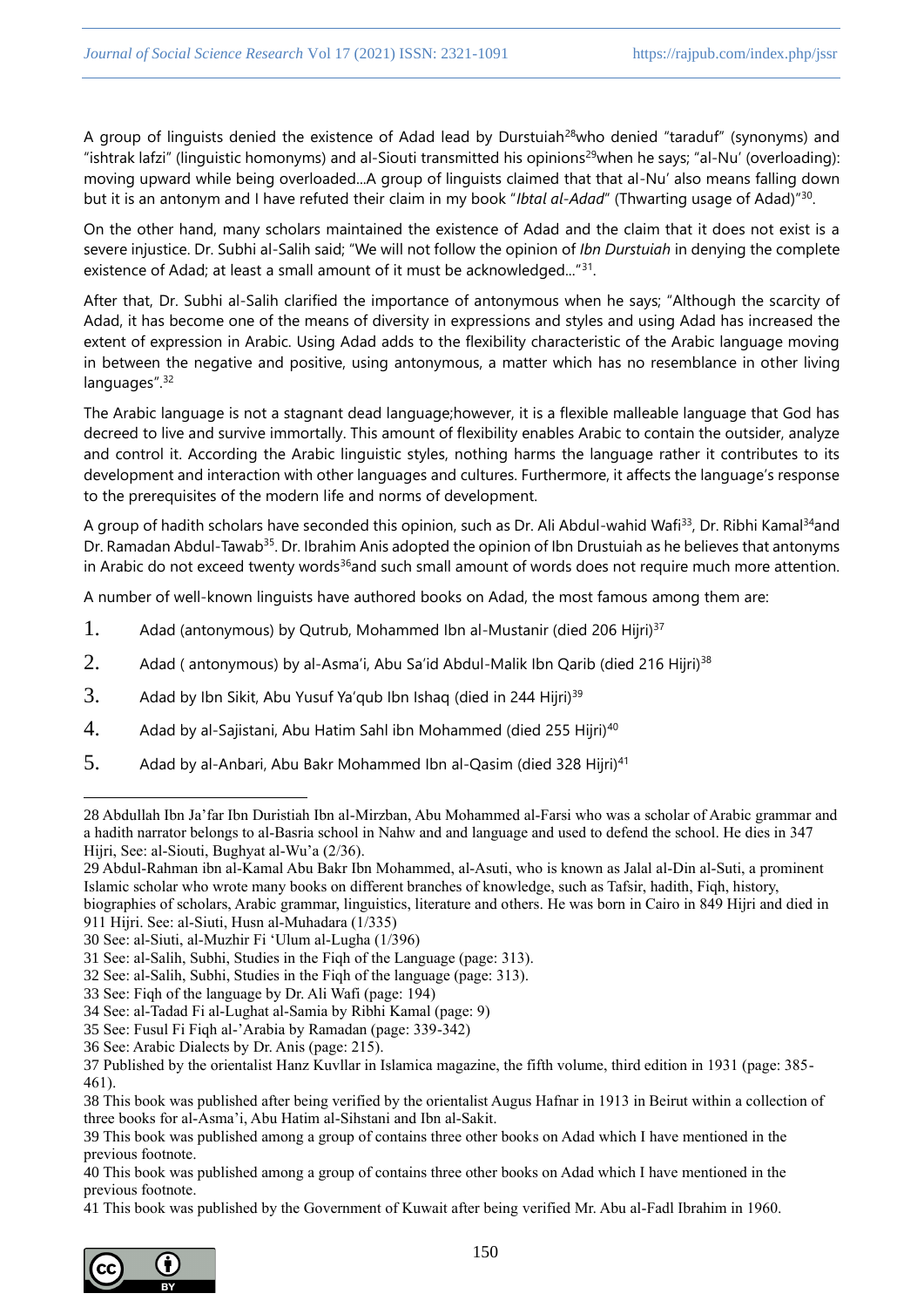6. Adad Fi Kalam al-Arab by Abu al-Tayib, Abdul-Wahid Ibn Ali al-Halabi (dies 351 Hijri)<sup>42</sup>

# **The second topic**

# **Adad and its impact on the Quranic exegesis by al-Samin al-Halabi**

Al-Samin al-Halabi maintained the existence of verbal homonym in the Arabic language. Therefore, he admits its existence, a matter which clearly impacts the exegesis of the noble Quran. The approach of al-Samin approves all the meanings of the homonym in the the exegesis of the noble Quran as he wants to increase the extent of the meanings and turn them into one of the aspects of literary miracle in the Quran.

And since Adad is a kind of homonyms, we find al-Samin adopting it in his exegesis of the noble Quran and he has discussed this issue in many positions in his books (*al-Durr*) and (*al-'Umda*).

An example of that is the word "al-Deen" (religion), which al-Samin said it is an antonym. The word "Dan" means both obey and disobey, to honor and humiliate, it is an antonym. Al-Deen (religion) is also an antonym means to obey, such as in; "**And who is better in religion than**" [4: 125] as it is also used as a metaphor refers to the religion and the belief, God the Almighty says; "S**o is it other than the religion of God they desire**" [3: 83]

"al-Deen" here means Islam by evidence of God's words: (**And whoever desires other than Islam as religion - never will it be accepted from him**) [3: 85]<sup>43</sup> and in the hadith of the Prophet (peace and blessings be upon him): "A wise man is the one who calls himself to account"<sup>44</sup> which means to humiliate and calls it to account."<sup>45</sup>

- Another example is the word "Hubut" (coming down), which is antonym as it means both to enter and exit. Al-Samin said in interpreting the Quranic verse: "**And We said, "Go down, [all of you], as enemies to one another, and you will have upon the earth a place of settlement and provision for a time.**" [2: 36]: "Hubut" with diacritic comma means going down and it was said : moving in general. al-Mufadal<sup>46</sup>said: "Hubut" means leaving the country and also means to enter the country as it is also an antonym<sup>47</sup>.

- Another example is the word "Wara'" (behind), which is an antonym because it means both behind and in front of. Al-Samin says in the interpretation of the verse: "**And they disbelieve in what came after it**." [2: 91] and "Wara'" is a locative adverb<sup>48</sup>, which is known with the meaning "behind" and may means in front of as it is an antonym"<sup>49</sup>. Al-Samin believes that the word (Wara') came with the meaning (in front of) in the Quranic verse: "**There was after them a king**." [18: 79], which means in front of them and the Quranic verse: "**While God encompasses them from every direction**." [85: 20] and: "**Before him is Hell**." [14: 16] which means both in front of and behind $50$ 

-Another example is the word "al-Qar'" which is also an antonym because it means both purification and menstruation and it was the linguists who adopt verbal homonym maintaining it among the antonyms.

Al-Samin says in the interpretation of the Quranic verse: "Divorced women remain in waiting for three periods." [2: 228] "al-Quru' is the plural of Qar' which refers to the woman's time of menstruation or purification. Abu

49 See: al-Samin, al-Durr al-Masun (1/514)

50 See: al-Samin, 'Umdat al-Hufaz (4/350)



<sup>42</sup> This book was published by the Academy for the Arabic Language in Damascus after being verified by Dr. Azza Hassan and the first edition was issued in 1963, and the second was in 1996.

<sup>43</sup> See: al-Durr al-Masun by al-Samin (1/54)

<sup>44</sup> See: al-Tirmidhi, al-Jami', hadith (2459)

<sup>45</sup> See: al-Samin, 'Umdat al-Hufaz (2/34)

<sup>46</sup> Al-Mufadal Ibn Mohammed al-Dabi ...he is the author of al-Ikhtiar al-Sh'ri which is known as al-Mufadaliat (died in 168 Hijri). See his biography in Tabaqat al-Qura' by Ibn al-Jizri (2/ 307) and al-Siuti, Bighyat al-Wu'a (2/ 297) 47 See: al-Samin, al-Durr al-Masun (1/54)

<sup>48</sup> Adverbs in the Arabic language are divided into "Mabni" ("Indeclinable**"**nouns or verbs with fixed ending) and "Mu'arafah" (definite noun). Indclinable adverbs comes in one condition, such as "here" and "after". Definite adverbs are which the diacritic marks change according to their position in the sentence. This means that adverbs can be used to refer to both times and places, they come as fa'il (actor), maf'oul (object) and majrour (genitive); therefore, they are called definite adverbs, for example, Thursday is near, I like early morning. Other nouns that are used as either adverbs or genitive adverbs with min(from) which is called ...adverb, such as (the, before, after, never). See: Ibn Ya'ish, Sharh al-Mufasal (1/324-344)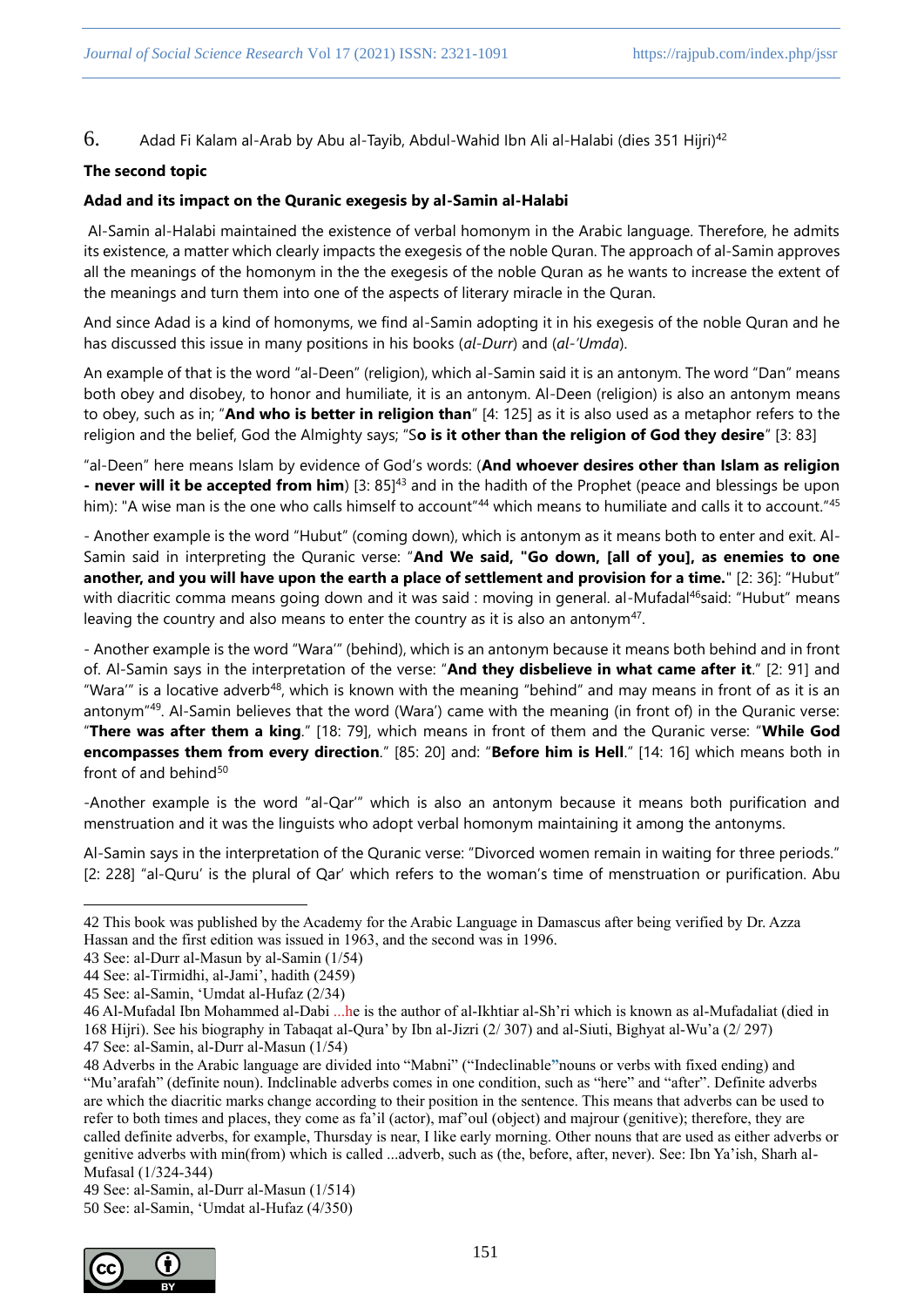Haifa said; "Aqrat al-Mara'a" [experiencing her menstruation] and al-Shafi'i said; "A woman in a state of purification"<sup>51</sup>

And al-Qara' which refers to women's purification as al-'Asha says<sup>52</sup> in his poetry. And al-A'sha also refers to the onset of menstruation<sup>53</sup> in his poetry when he says:

"O Lord, the unjust is oppressing me...his advent is like a women's menstruation"

He means that his blood is split as a woman experiencing menstruation<sup>54</sup>.

Also the word (Asar) is an antonym because it comes with both meanings "conceal" and "show". Al-Samin says in interpeating the Quranic verse; "And they will manifest regret when they see the punishment." [10: 54] The word Asar is an antynom which is used as to manifest and show as al-Farazdaq says:

When he saw al-Hagag drawing his sword...he concealed what he has intended<sup>55</sup>

It is used in the meaning of (concealed) which is well-known in the Arabic language such as in the Quranic verse: "And God knows what you conceal and what you declare." [16: 19] and in the verse it can be interpreted as both meanings<sup>56</sup>. This means they expressed regret and concealed because they could not express all that lies in their hearts and; therefore, both meanings are applicable in this case<sup>57</sup>.

Al-Samin says in interpreting the Quranic verse: "You confide to them affection." [60: 1] "It is said I told someone a secret and the meaning is to tell them the love you have in your hearts for them as it was interpreted as to show what you conceal."<sup>58</sup>

In fact, al-Samin does not approve the existence of antonyms in all cases; however, he adopted the approach of the verifying scholars. If it is possible to interpret the some of antonyms in some other manner, we will find al-Samin applying that approach:

This is as in the case of the word "'Afu" (pardon), which was mentioned by a group of scholars as an antonym because it comes with the meaning to abolish and increase. Al-Samin says in interpreting the words of God the Almighty: "Then We forgave you." [2: 52] :"

'Afu: means to erase their sins as the wind erase the footsteps and it is said 'Afa means to increase as in the case of (And spare the beard)<sup>59</sup> and therefore it is an antonym<sup>"60</sup>

Al-Samin says in interpreting the words of God the Almighty: "Until they increased [and prospered]." [7: 95] which means they have increased in number and their wealth multiplied and the Quranic verse: "May God pardon you, [O Muhammad]." [9: 43] means that God has removed your sin<sup>61</sup>.

However, al-Samin thinks that this word is not an antonym according to what he has transmitted from al-Raghib al-Asfahani<sup>62</sup>who interprets the meaning of 'Afw as: the intention to treat something. The meaning of the wind 'Afat the earth: the wind has removed the traces and the meaning of 'Afa (let grow) the beard and the hair and the meaning of 'Afawt 'Ank (I forgive you): as if he means to remove his sin and 'Afait something means I something grow and increase as (U'fou al-Liha) "let the beard grow". Al-Samin commented on this by saying;

54 See: al-Samin al-Durr al-Masun (2/ 439-440)

- 56 See: al-Samin, al-Durr al-Masun (5/ 221).
- 57 See: al-Samin, 'Umdat al-Hufaz (2/217)

<sup>62</sup> See: al-Raghib, al-Mufradat (page 574) the root ('Afa).



<sup>51</sup> See: al-Samin, 'Umdat a-Hufaz (3/339)

<sup>52</sup> See: Diwan al-'Asha al-Kabir (page 91) verified by Dr. Mohammed Mohammed Hussien, al-Matba'a al-Namouzajia in Egypt.

<sup>53</sup> This verse is for Mohammed Ibn Ziyad who is known as Ibn al-A'rabi, al-Tabri quoted this verse as evidence in his exegesis (2/190) and Ibn 'Atiya in al-Muharir al-Wajiz (1/ 313) and Abu Hayan in al-Bahr al-Muhit (1/ 248)

<sup>55</sup> I did not find this verse in al-Farazdaq poetic book and it is found in al-Bahr Muhit (5/ 169)

<sup>58</sup> See al-Samin, 'Umdat al-Hufaz (2/ 217-218)

<sup>59</sup> Bukhari, al-Sahih, hadith no. (5982) and Muslim, al-Sahih, hadith no (159)

<sup>60</sup> See: Al-Samin, al-Durr al-Masun (1/ 356)

<sup>61</sup> See: Al-Samin, 'Umdat al-Hufaz (3/ 120) the root of 'Afw.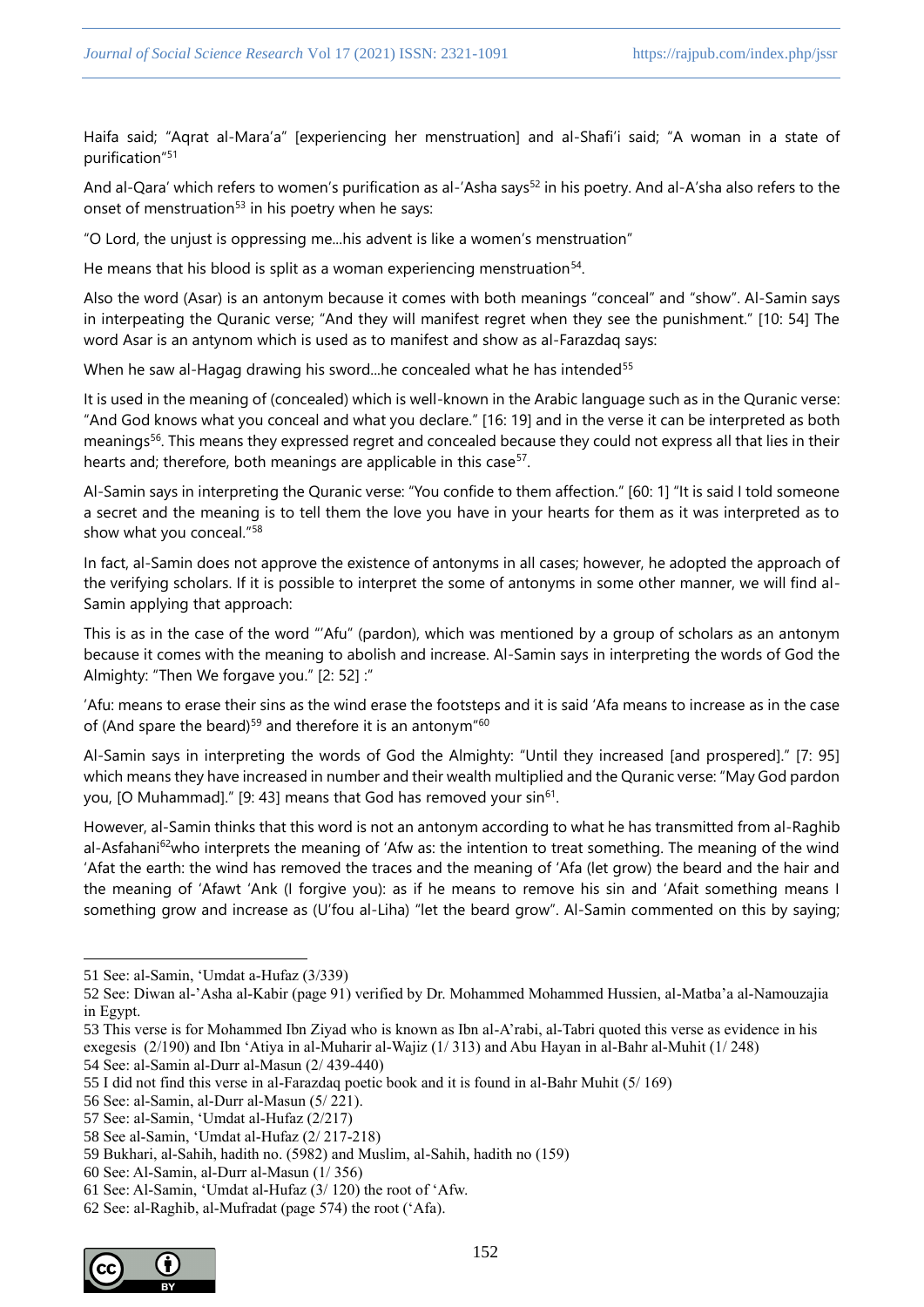"He has maintained the intention as homonym in al-'Afw, a matter which contradicts regarding it an antonym, which is a good opinion. $63"$ 

Another example is the word (Raja'), which was maintained by a group of linguists as an antonym as it means (Tama' and Khawf) "greed and fear". Al-Samin disapproved this opinion and refuses to consider it as antonym; therefore, he says in the interpretation of the Quranic verse: "Those who do not expect the meeting with Us." [10: 7] means they fear to meet God and whether is it real or metaphor? A group of linguists claimed it is real and is considered a verbal homonym, while some other scholars claimed that it is an antonym which is also a homonym"<sup>64</sup>

Al-Samin refuses this opinion because hope and fear are not antonyms and can be combined together<sup>65</sup>. Therefore, al-Raghib said: "Hope and fear can go hand in hand"<sup>66</sup>. Ibn 'Attia said: "Hope never combines with fear and fear may involve hope"<sup>67</sup>

As for the interpretation of the Quranic verse: "Those who do not expect the meeting with Us." means they do not hope to receive the reward of meeting God the Almighty Who is the supplier of hope. Those who maintains that when hope associates with a negative letter, it means fear, such as in the above verse. Al-Samin says: "This opinion needs to be reconsiderd because negation does not change the indications of words"<sup>68</sup>

Another example is the word (al-Bayn) in the Quranic verse: "It has [all] been severed between you, and lost from you is what you used to claim." [6: 94], which a group of linguists maintained as antonym because it means both severance and to unite. Al-Samin believes that the meaning of (wasl) is a metaphor and not an antonym.

Al-Samin says in the interpretation of (al-Bayn) from the Quranic verse: "It has [all] been severed between you, and lost from you is what you used to claim." [6: 94]: "It means "al-Wasl" (connection) your connection has been severed. After that we have two phrases show that (Bayn) the root of (Yabin) "to drift apart" which is an antonym and a hyonounm used for both to untie and to drift apart, such as in the black and white Jawn. This is attributed to Abu 'Amr<sup>69</sup>, Ibn Jini<sup>70</sup>and al-Mahdawi<sup>71</sup>

And al-Zahrawi<sup>72</sup>"<sup>73</sup>, and the meaning of the verse either: severed between you or: to severe love and kindness between you<sup>74</sup>

Al-Samin believes that the meaning of Iftraq "separation" is the original meaning for the word "Bayn" and the meaning of "Wasl" is a metaphor and the reason for being a metaphor as al-Farsi said: "When (Bayn) was used with two conflicted things, such as in "We have something in common" and "We share ties of kinship or friendship) it means to connect and unite. In contradiction to "Furqa" (separation); therefore, it is said "The connection between you has been severed"<sup>75</sup>. If this was the case, it is more appropriate to maintain it as a

<sup>75</sup> I did not come across in al-Farisi's in al-Hujja Fi al-Sab' Qira'ay [Seven modes of reading the Quran]



<sup>63</sup> See: al-Samin, al-Durr al-Masun (1/ 356-357)

<sup>64</sup> See: al-Samin: al-Durr al-Masun (1/ 402)

<sup>65</sup> See: al-Samin, al-Durr al-Masunn (1/ 402)

<sup>66</sup> See: al-Raghib, al-Mufradat (page 356) the root (Raja)

<sup>67</sup> See: Ibn 'Attia, al-Muharir al-Wajiz (2/ 165).

<sup>68</sup> See: al-Samin, al-Durr al-Masun (1/ 402)

<sup>69</sup> Abu Amr Ibn al-Ala', one of the seven readers of the noble Quran, died in 154 Hijri. See: Ibn al-Jarzi, Ghayat al-Nihayah Fi Tabaqat al-Qura' (1/288).

<sup>70</sup> Uthman Ibn Jini, Abu al-Fath, a prominent scholar of Arabic grammar who was born in Mosul in 302 Hijri. He

reached a unique status in Arabic related sciences and became a perfect example in Nahw and Balagha "Arabic rhetoric". He died in 392 Hijri. See: Yaqut, Mu'jam al-Udaba' (12/ 83).

<sup>71</sup> Ahmad Ibn 'Ammar a reader of the Quran, he was a prominent linguist and reader of the Quran, he also authored an exegesis of the Quran, died in 440 Hijri. See: Inba' al-Rua (1/ 91) and Bughyat al-Wu'a (1/ 351).

<sup>72</sup> 'Umar Ibn 'Ubaid-ullah al-Dhahli al-Qurtubi, hadith scholar of al-Andalus, died in 454 Hijri. See: al-Dha-habi, al-'Ibar (3/ 233).

<sup>73</sup> See: al-Samin, al-Durr al-Masun (5/ 54).

<sup>74</sup> See: al-Samin, 'Umdat al-Hufaz (1/ 286) root (Bayn).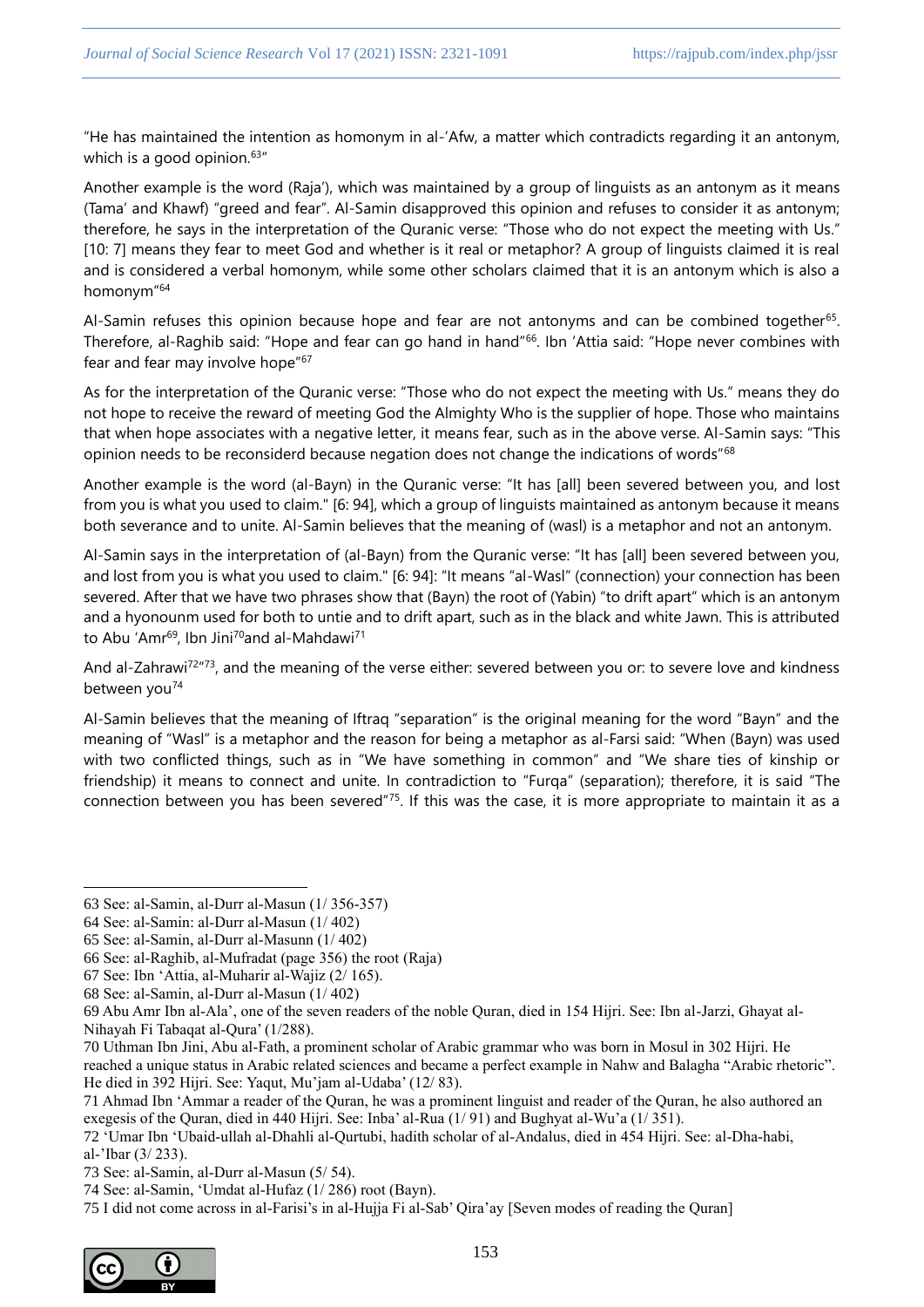metaphor more than a homonym because whenever a homonym and a metaphor contradicts, the metaphor is more preferred by the majority of scholars"<sup>76</sup>.

# **The conclusion**

After skimming through the two remarkable books of imam al-Samin al-Halabi (al-Durr al-Masun) and ('Umdat al-Hufaz) from which I have shed light on dilalat al-Adad (the indication of antonyms) that has great impact on exegesis of the Quran. An observant to the books (al-Durr) and (al-'Umda) finds that al-Samin has transmitted a plenty of opinions, ahadith and Arabic poetic verses and grammar

Arabic rhetoric, different modes of reading the noble Quran which al-Samin has researched, studied and clarified the preponderant among them.

Moreover, Islamic scholars have devoted considerable attention to the science of indication because of its great importance in the exegesis of the noble Quran and understanding the Sunnah of the Messenger of God (peace and blessings be upon him). This is in addition to the importance of dilalah in deducting legal rulings and the science of the principles of Islamic Fiqh. Furthermore, the research sheds light on the importance of (indication of antonyms) in respect of the noble Quran and al-Samin al-Halabi was accurate in tackling this issue and benefiting from it in clarifying the meanings of Quranic verses.

## **Resources and references**

- 1) al-Bughdadi, Isma'il Basha, Hidyat al-'Arifien Asma' al-Mu'alifien wa Athar al-Musnifien min Kashf al-Dhunun, Dar al-Fikr, Beirut(1982).
- 2) Ya'qub, Imail Badi', Fiqh of the Arabic Language and its specifications, Dar al-'Ilm lil-Malyien, Beirut
- 1. (1986).
- 3) al-Samin al-Halabi, Ahmad Ibn Yusuf, al-Durr al-Masun Fi 'Ulum al-Kitab al-Maknun, Dar al-Qalam, Damascus (1986).
- 4) Ibn al-Anbari, Al-Adad Fi Kalam al-Arab, Bril Publishing House, Leiden (1987).
- 5) Haji Khalifa, Mustafa, Kashf al-Dhunun 'An Asami al-Kutub wa al-Funun, Dar al-Kutub al-'Ilmiah, Beirut (1992).
- 6) Ibn Kutlubgha, Qasim, Taj al-Tarajim, 1st edition, Dar al-Qalam, Damascus (1992).
- 7) al-Samin al-Halabi, Ahmad Ibn Yusuf, 'Umdat al-Hufadh Fi Tafsir Ashraf al-Alfadh, 1st edition, 'Alam al-Kutub, Beirut (1993).
- 8) Kahala, 'Umar Rida, Mu'jam al-Mua'lifien, Resalah Organization, Beirut (1993).
- 9) al-Tahanawi, Mohammed 'Ali ibn 'Ali, Kashaf Isdlahat al-Funun, 1st edition, Lebanon Library, Beirut (1996).
- 10) al-Siuti, Abdul-Rahman, Husn al-Muhadarah Fi Akhbar Misr Wa al-Qahirah, 1st edition, Dar al-Kutub al- 'Ilmiah, Beirut (1997).
- 11) Ibn Hajar, al-Durr al-Kamina Fi A'yan al-Mia' al-Thamina, 1st edition, Dr al-Kutub al-'Ilmiah, Beruit (1998).
- 12) al-Azhari, Mohammed Ibn Ahmad, Tahdhib al-Lugha, 1st edition, dar Ihya' al-Turath, Beirut (2001).
- 13) Abu Hayan, Mohammed Ibn Yusuf, al-Bahr al-Muhit, Dar al-Kutub al-'Ilmiah, 1st edition, Beirut (2001)
- 14) al-Hamawi, Yaqut, Mu'jam al-Udaba', 1st edition, Dar Ihya' al-Turath al-Araby, Beirut (2001).
- 15) al-Dhamakhshari, Mahmmud Ibn 'Umar, al-Kashaf 'an Haqai'iq al-Tandhil wa 'Uyun al-Aqawil Fi Wujuhal-Ta'wil, 2nd edition, Dar Ihya' al-Turath, Beirut (2001).

<sup>76</sup> See al-Samin, al-Durr al-Masun (5/ 55).

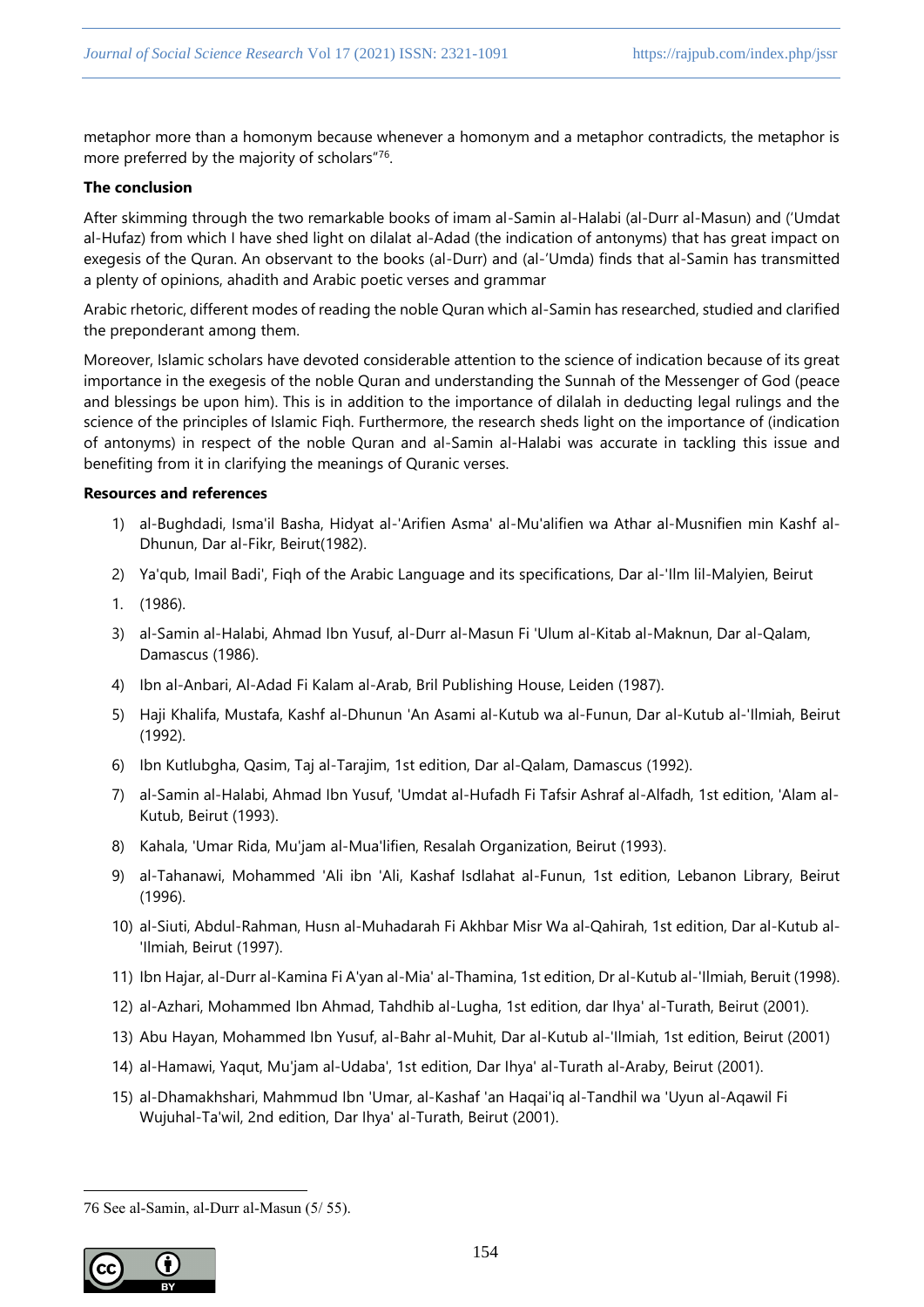- 16) Ibn 'Atiyah, moahmmed Abdul-Haq Ibn Ghalib, al-Muhrir al-Wajidh Fi Tafsir al-Kitab al-'Aziz, 1st edition, Dar al-Kutub al-'Ilmiah, Beirut (2001).
- 17) Ibn Faris, Ahmad, Mu'jam Maqaies al-Lugha, 1st edition, Dar Ihya' al-Turath al-Araby, Beirut (2001).
- 18) al-Zarkali, Khair al-Dien, al-A'lam, 3rd edition, al-'ilm Lil-Malaien Publishing House, Beirut (2002).
- 19) Anis, Ibrahiem, al-Mu'jam al-Wasit, 4th edition, al-Shoruq bookstore, Cairo (2004).
- 20) al-Siouti, Abdul-Rahman, Bughyat al-Wu'a Fi Tabaqat al-Lughawyin Wa al-Nuha', 1st edition, Dar al-Kutub al-'Ilmiah (2004).
- 21) al-Safdi, Salah al-Dien Khalil, al-Wafi Bilwafiyat, 1st edition, Dar al-Kutub al-'Ilmiah, Beirut (2010).
- 22) Bruklman, History of Arabic Literature, Dar al-Ma'arif Wa al-Matbu'a al-Almaniah, Cairo.
- 23) Abu Dawud, Suliman, al-Sunnan, Dar al-Fikr, published by Bayt al-Afakar al-Dawliah, Riyadh.
- 24) al-Dhahabi, Mohammed Ibn Ahmad, Saiyr A'lam al-Nubalaa (The Lives of Noble Figures), Dar Ihya' al-Turath al-'Arabiah, Beirut.
- 25) Ibn al-'Imad, Abdul-Haq, Shadharat al-Dhahab Fi Akhbar Man Dhahab, Dar al-Kutub al-'Ilmiah, Beruit.
- 26) Ibn Ya'ish, Ya'ish Ibn 'Ali, Sharh al-Mufasl, al-Maktaba al-Tawfiqia, Cairo.
- 27) al-Bukhari, Mohammed Ibn Isma'il, al-Sahih, 1st edition, Dar al-Fikr, Beirut (198).
- 28) al-Naysaburi, Muslim, al-Sahih, Dar Ihya' al-Turath al-'Araby, Beirut.
- 29) al-Isnawi, Abdul-Rahiem, Tabaqat al-Shafi'iah, 1st edition, Ministry of Endowments in Baghdad.
- 30) al-Subki, Taj al-Dien, Tabqat al-Shafi'iah al-Kubra, Dar Ihya' al-Kutub al-'Arabiyah, Cairo.
- 31) al-Dawudi, Tabqat al-Mufsiryin, Dar al-Kutub al-'Ilmiyah, Beirut.
- 32) al-Dhahabi, Mohammed Ibn Ahmad, al-'Ibar Fi Khabar man Ghabar, Dar al-Kutub al-'Ilmiah, Beruit.
- 33) Ibn al-Judhri, Mohammed Ibn Mohammed, Ghayat al-Nihayah Fi Tabaqat al-Qura', Ibn Taimyiah Library, Cairo.
- 34) Abdul-Wahid, 'Ali, Fiqh of the Language, Nahdet Misr Publishing House, Cairo.
- 35) al-Siuti, Abdul-Rahman, al-Muzhir Fi 'Ulum al-Lugha wa Anwa'iha,

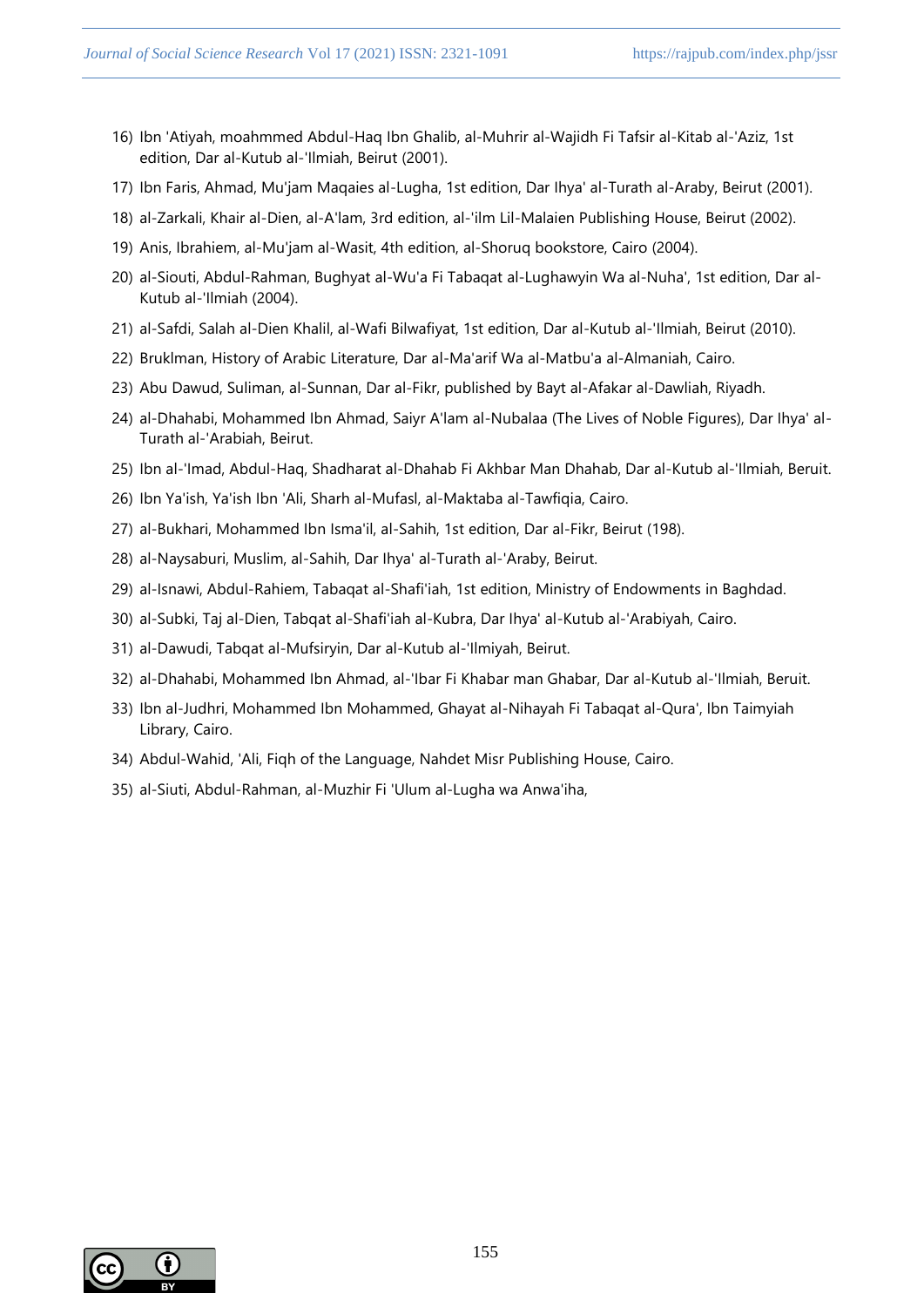#### **Websites:**

**[http://quranic.uobabylon.edu.iq/service\\_showarticle.aspx?fid=19&pubid=18945](http://quranic.uobabylon.edu.iq/service_showarticle.aspx?fid=19&pubid=18945)**

**[https://books.google.com.eg/books?id=9tOYDQAAQBAJ&pg=PA57&lpg=PA57&dq=aldurr+al+masun](https://books.google.com.eg/books?id=9tOYDQAAQBAJ&pg=PA57&lpg=PA57&dq=aldurr+al+masun+for+alsamin&source=bl&ots=DVOdjV6Yt9&sig=ACfU3U2RMqeeyCodtBggANVaBeBf0422kg&hl=ar&sa=X&ved=2ahUKEwiLq4fY6O_yAhUvAWMBHb2SBiMQ6AF6BAgSEAM#v=onepage&q=aldurr%20al%20masun%20for%20alsamin&f=false) [+for+alsamin&source=bl&ots=DVOdjV6Yt9&sig=ACfU3U2RMqeeyCodtBggANVaBeBf0422kg&hl=ar&](https://books.google.com.eg/books?id=9tOYDQAAQBAJ&pg=PA57&lpg=PA57&dq=aldurr+al+masun+for+alsamin&source=bl&ots=DVOdjV6Yt9&sig=ACfU3U2RMqeeyCodtBggANVaBeBf0422kg&hl=ar&sa=X&ved=2ahUKEwiLq4fY6O_yAhUvAWMBHb2SBiMQ6AF6BAgSEAM#v=onepage&q=aldurr%20al%20masun%20for%20alsamin&f=false) [sa=X&ved=2ahUKEwiLq4fY6O\\_yAhUvAWMBHb2SBiMQ6AF6BAgSEAM#v=onepage&q=aldurr%20al%2](https://books.google.com.eg/books?id=9tOYDQAAQBAJ&pg=PA57&lpg=PA57&dq=aldurr+al+masun+for+alsamin&source=bl&ots=DVOdjV6Yt9&sig=ACfU3U2RMqeeyCodtBggANVaBeBf0422kg&hl=ar&sa=X&ved=2ahUKEwiLq4fY6O_yAhUvAWMBHb2SBiMQ6AF6BAgSEAM#v=onepage&q=aldurr%20al%20masun%20for%20alsamin&f=false) [0masun%20for%20alsamin&f=false](https://books.google.com.eg/books?id=9tOYDQAAQBAJ&pg=PA57&lpg=PA57&dq=aldurr+al+masun+for+alsamin&source=bl&ots=DVOdjV6Yt9&sig=ACfU3U2RMqeeyCodtBggANVaBeBf0422kg&hl=ar&sa=X&ved=2ahUKEwiLq4fY6O_yAhUvAWMBHb2SBiMQ6AF6BAgSEAM#v=onepage&q=aldurr%20al%20masun%20for%20alsamin&f=false)**

## **Dictionaries:**

Dictionaries Online. Online at: http://dictionary.cambridge.org

Merriam-Webster's Online Dictionary. http://www.merriam-webster.com. >

Oxford Advanced learners Dictionary. [Online at:<http://oxforddictionaries.com

## **Arabic References:**

The Glorious Qur'an

## **Dictionaries**

Al Mogaam Alwasset

Al Mogaam AWjeet

Mogam El Aeen

Modern standard Arabic Dictionary

Ibn Manzoor Abu el Fadl Gamaal el Deen Muhammad bn Makram (The l Tongue of Arabs-Lysan El Arab)

#### **Books:**

Al Baghawy (The Remarks of Revelation in the Qur'an Exegesis) Maleem ELTanzeel Fi Tafseer ELQur'an) Ehyaaa Eltorath.

Al Dossary Muhammad bn Farhan Al Hawamlah (the Auto-antonyms in the

Glorious Qur'an according to the Exegetists A theoretical

Al Qurtoby ( The collection of Qur'an Rulings Al Gama Le Ahkam El Qur'an Beirut Dar El Fikhr for printing and Publishing.

Al thalbi (Explanation and Elaboration -AlKashf Wa Al bayan LI Tafseer Al Qur'an)

Al Nasafi Exegesis ( the Exegesis of AlNasafi)

Gawaad A Mohammad El Mohs (Beauty in the Glorious Qur'an Concepts and

fields) electronic version obtained from:

https://archive.org/details/algmal\_fy\_Al\_Qur'an

Hakeem A El Abd (beauty in the Glorious Qur'an commentaries and Frame Works Terminologies and modifications). Al Jamal FE Al Qur'an El

# **Rendering Auto-Antonyms in the Glorious Qur'an**

# **Journal of Scientific Research in Arts 7 (2020)** 62

Kareem Madakhel wa Otor- Mafaheem wa tasrofat fi Dawa

Nosoos Taselia men Al Ayat wa Al Ahadeeth) center of Languages and the Art Academy (2005)

Ibn Al Anbari (explaining the Stops and continuing of recitation –Edah Al Wasl

Wa Al Wqf) first ed

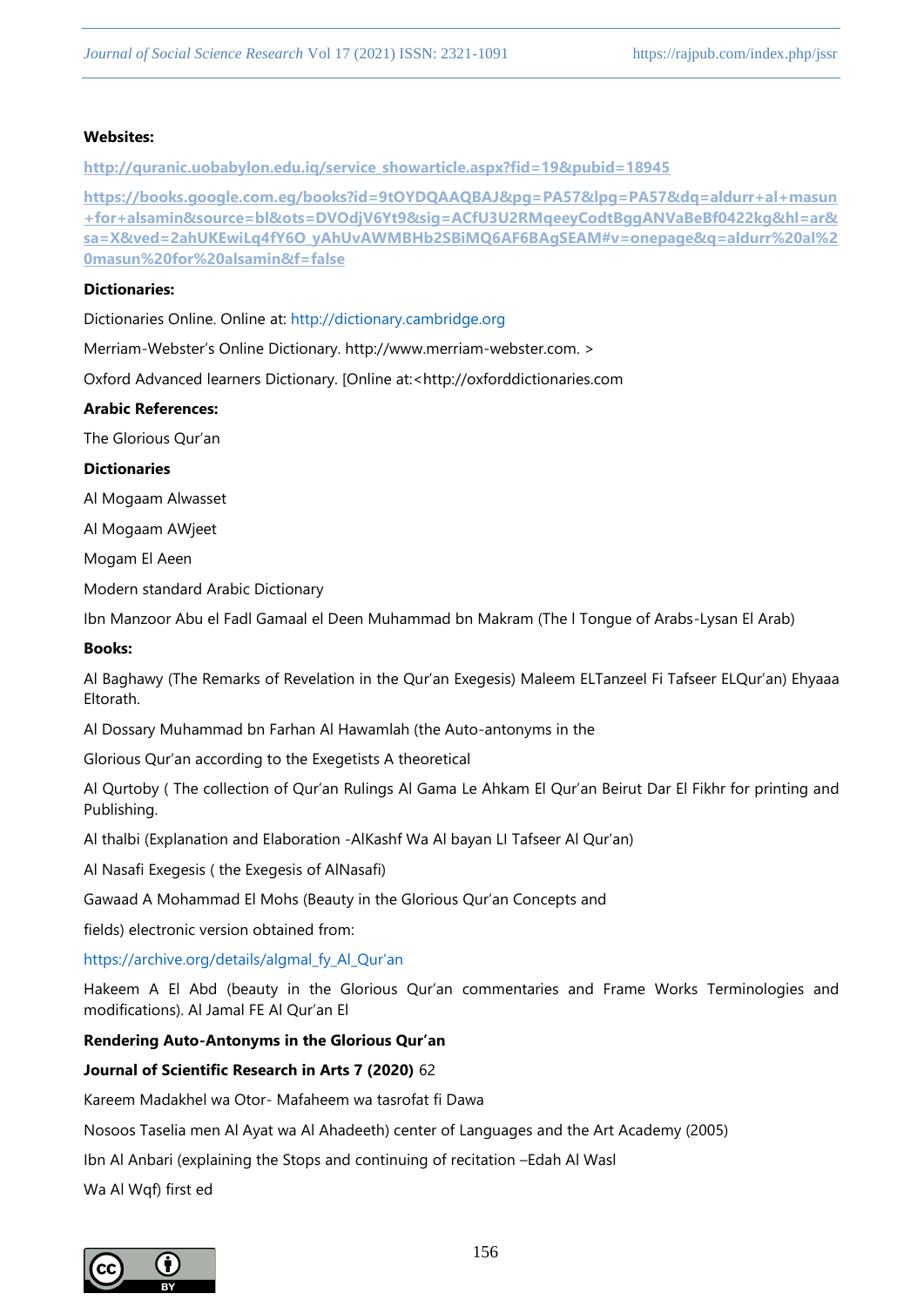Kareem A al yaffi (1996) ( Art studies in the Arabic Literature ) Lebanon

Beirut Nashron

Mujahid Exegesis (the Exegesis of Mujaheed)

Murad Kamel (Ilin the introduction of the linguistis philosophy and the Arabic –

words for Gorgi Zidan) Beirut nd. ed. 1982.

Nassar Hussien(2003) (linguistic Phenomena: Introduction to Addad) 1est ed al

thqafa al dennyia publisher ,Cairo, Egypt.

Omar AMukhtar ( Semantics) Alam El Kotob for printing

and Publishing, cairo,Egypt

Salma Hassan Ahmad Al Badawy(The Auto-antonyms in the Glorious Qur'an ) thesis Research AL Qartom University 2006.

Tawwab A Ramadan(1999.) (Chapters in The Jurisprudence of the Arabic

Language ) 6th ed, Cairo,Egypt

and Applied Study) thesis Study in the Qur'an and its Sciences Faculty of Osol El Deen Imam Muhammad bn Sood Islamic University, 1439- 1429H.

Lameen Latrish Muhammad (The Auto-Antonyms and its French Translation in Ibi Bakr Hamza ) thesis Sstudy Faculty of Arts and languages Constantine2008.

Hussien Muhammad (The Auto-Antonyms in Language) An Article in the Lysan Arbi Magazine Morocco 8th ed 1971. Obtained from:

http://search.mandumah.com/Record/179820

Al Maa took Muhammad (Linguistic Phenomena) Lebanon Library

Anani Muhmmad ( The Modern Translation Theory) AL Alamia for Publishing 2003.

#### **Articles:**

Al Bahra Nasr el Deen ( The Auto-Antonyms in the Arabic Language) an Arbitrated article in the Arabic Heritage Syria 2ooo. Obtained from:

#### http://search.mandumah.com/Record/187449

Al Khateeb abdel Rahman( The Exerted Efforts for translating the Meanings of the Glorious Qur'an into English( the first scientific Conference for the researchers in the field of Qur'an and its Sciences and the Ummmah effort for

#### **Rendering Auto-Antonyms in the Glorious Qur'an**

#### **Journal of Scientific Research**

serving the Qur'an, the Organization for the Scientific studies MUbdeea Rabat Morooco. Ontained from:

# https://search.mandumah.com/Record/469322

| <b>Topic</b>         |  |  |
|----------------------|--|--|
| Introduction         |  |  |
| Subject of the study |  |  |